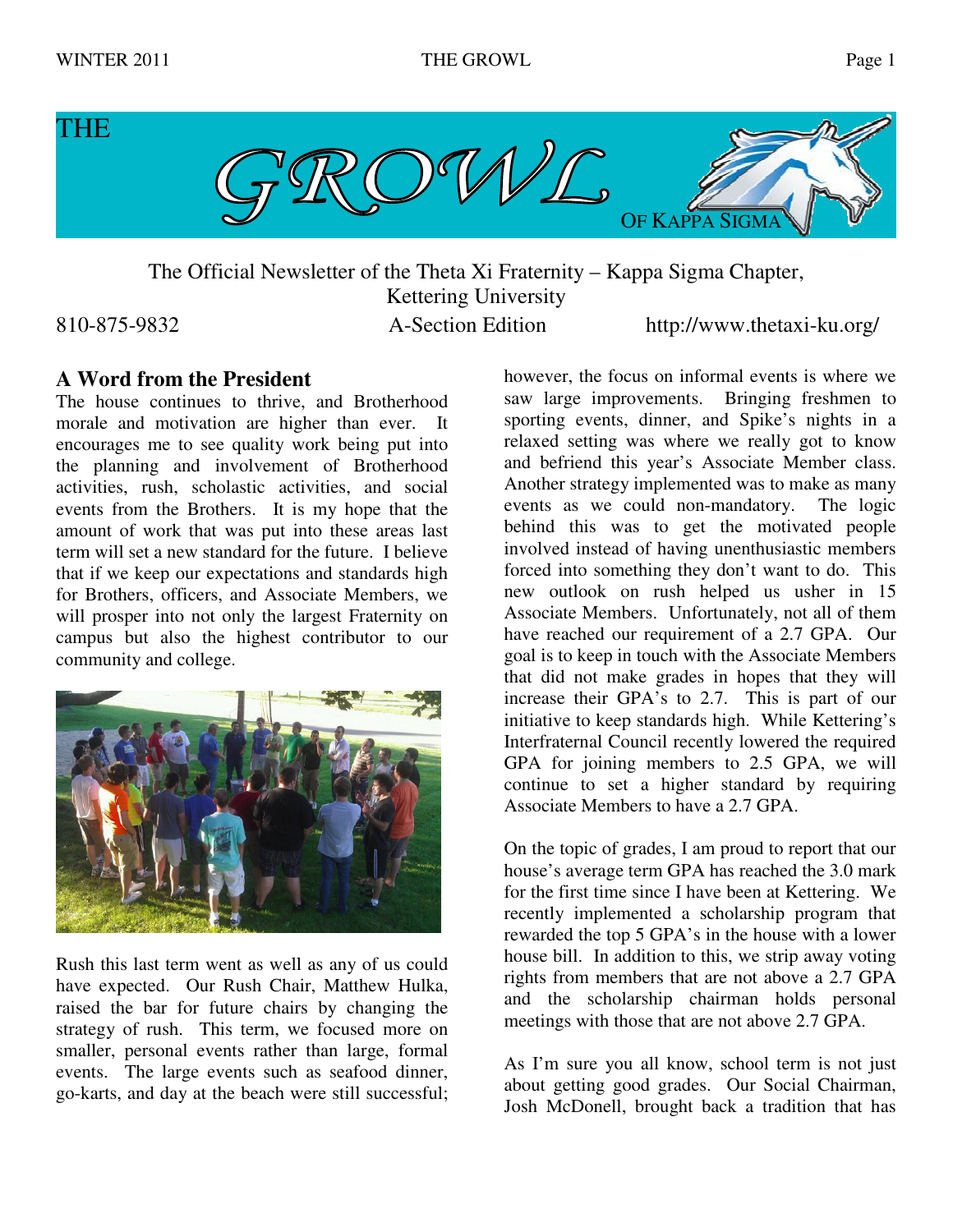been dead for quite some time now: The Ox Roast. Brothers and Associate Members together spent the night before cooking. The next day, the festivities continued. It was exciting to see many of the Associate Members helping out with the roast and having a good time. I look forward to what Winter Term has in store for us. If you are an alumni reading this, remember that you are always welcome at the house, and you can me an email if you want to stop by for dinner or any other time. We're always up for some good stories and sound advice YITB,

Bryce Koizumi, ΚΣ 1324

# **Graduation Announcements**

Sometimes we get so wrapped up in having fun, we (almost) forget why we're here. It is always necessary to congratulate those who have done their time and graduated on to their Eternal Work Term.

**Brandon Adams**, ΚΣ 1290, an Industrial Engineer



from East Bethel, Minnesota, was initiated in the Winter, 2007 term. He has held several different co-op positions, most recently with Innotec of Zeeland, Michigan. He has served the house as Secretary, Social Chair, Vice President, and President of the house. His direction and dedication

towards the house has been extremely helpful and influential.

**Eric Poole**, ΚΣ 1292, a Computer Engineer from



City, Michigan, was initiated in Winter, 2007. He co-oped for the FBI since a freshman, and now joins their ranks. Eric graduated Cum Laude at the end of the Winter, 2011 term. At the house, he has

held Kitchen Steward, House Manager, and Scholarship Chairman Officer Positions. Dedicated

to the house, he has strived to encourage everyone to be more scholastic-minded.

**Donald Yochim**, ΚΣ 1298, an Electrical Engineer



from Armada, Michigan, was initiated in Winter, 2008. He has worked for Motor City Electric since he was a freshman and now joined them as a full time employee. Don graduated Summa Cum Laude at the end of Summer, 2011. He has served the house

through being the Comptroller, Treasurer, and President. As Comptroller and Treasurer, he helped remove the house from outstanding debts and get the house on the right track for financial stability.

**Ryan Felts**, ΚΣ 1343, was initiated Winter, 2011. A



"late bloomer" to the house, he was initiated in the winter and graduated at the end of the following term. Nevertheless, he helped by contributing a brotherly attitude and a good moral compass for others to follow. He graduated at the end of Summer, 2011. Ryan

is employed at Magna E-Car.



**Joshua McDonell**, ΚΣ 1345, another "late bloomer", was initiated Winter, 2011, and graduated in the Summer, 2011. Despite his late entrance, the house has probably never seen another Brother so dedicated to learning and trying everything he could. He made an active

point to serve on every committee, and was Social Chair for the Summer term. While Social Chair, he brought back the Ox Roast, which was enjoyed by all who came. Josh co-oped for Honda, and is currently employed at Geometric Global.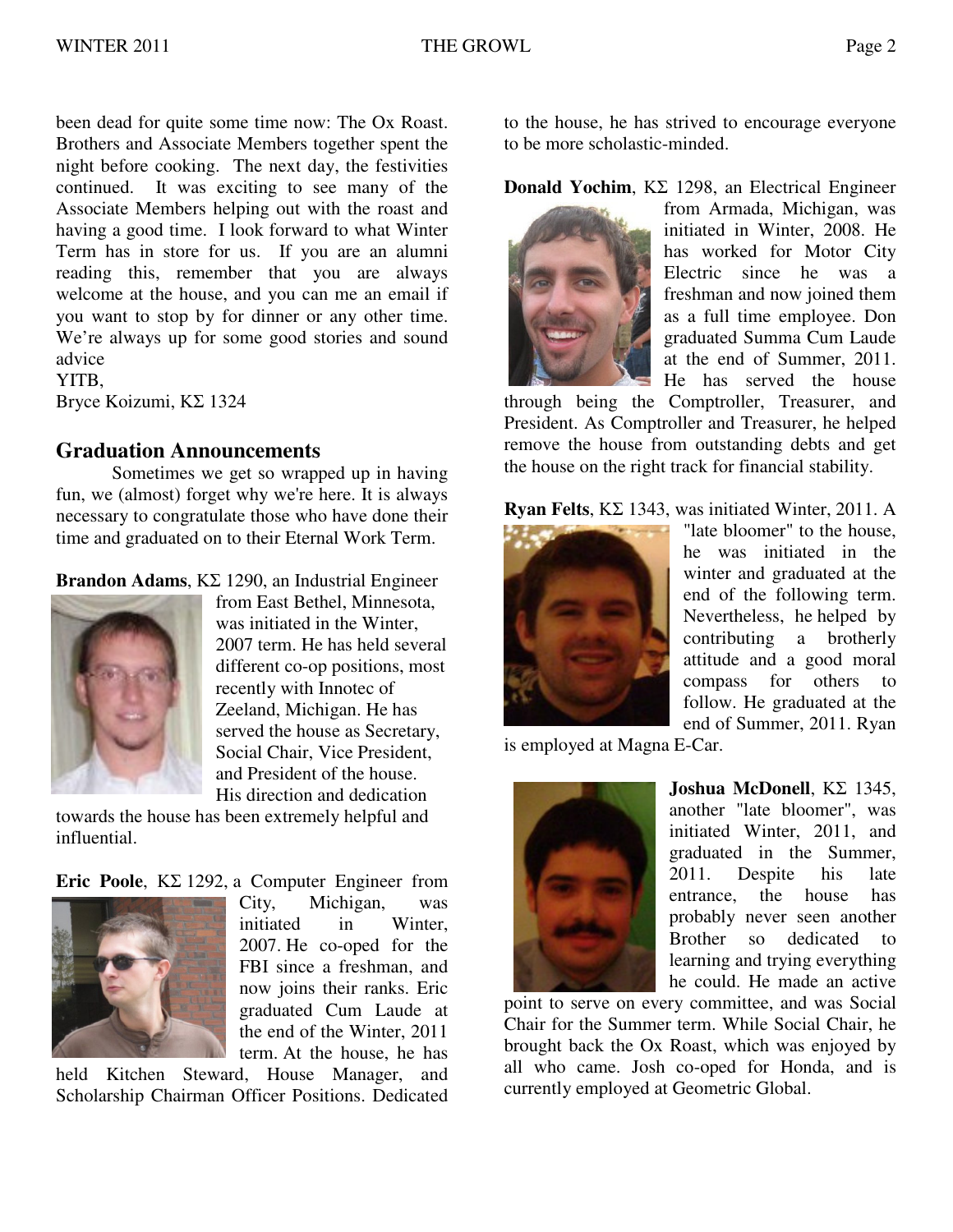Thanks for all of your hard work and dedication to the house, it's bittersweet to see you all graduate. We look forward to seeing you all visiting in the future!

### **Recruitment**

Summer 2011 Recruitment hit the ground running! While keeping traditional fun and successful events, we also added more that placed a heavier focus on informal efforts that helped create bonds with potential new members- freshmen and upperclassmen alike. Even getting rained (and hailed) on during our Canoe Trip couldn't dampen spirits. Brothers felt like they were hitting the beaches of Normandy when we got ready to jump in our canoes and tubes and started getting hailed on. Everyone kept a positive attitude towards the Theta Xi and Recruitment. This would not have been as successful of a recruitment term if not for everyone's hard work.

YITB, Matthew Hulka, ΚΣ 1299 Recruitment Head 989-891-7808

### **New Members**

Alumni, we would like to take the time to invite you all to our Initiation Night. As of now, it is scheduled for the evening of Friday, February 24, 2012. If you are interested in attending or would like to know more, please contact Brothers Matthew Hulka, Membership Educator, at 989-891-7808 or hulkam@gmail.com, or Bryce Koizumi, President, at 707-208-9161 or bryce.koizumi@gmail.com. Let's help make an already memorable night even

better.